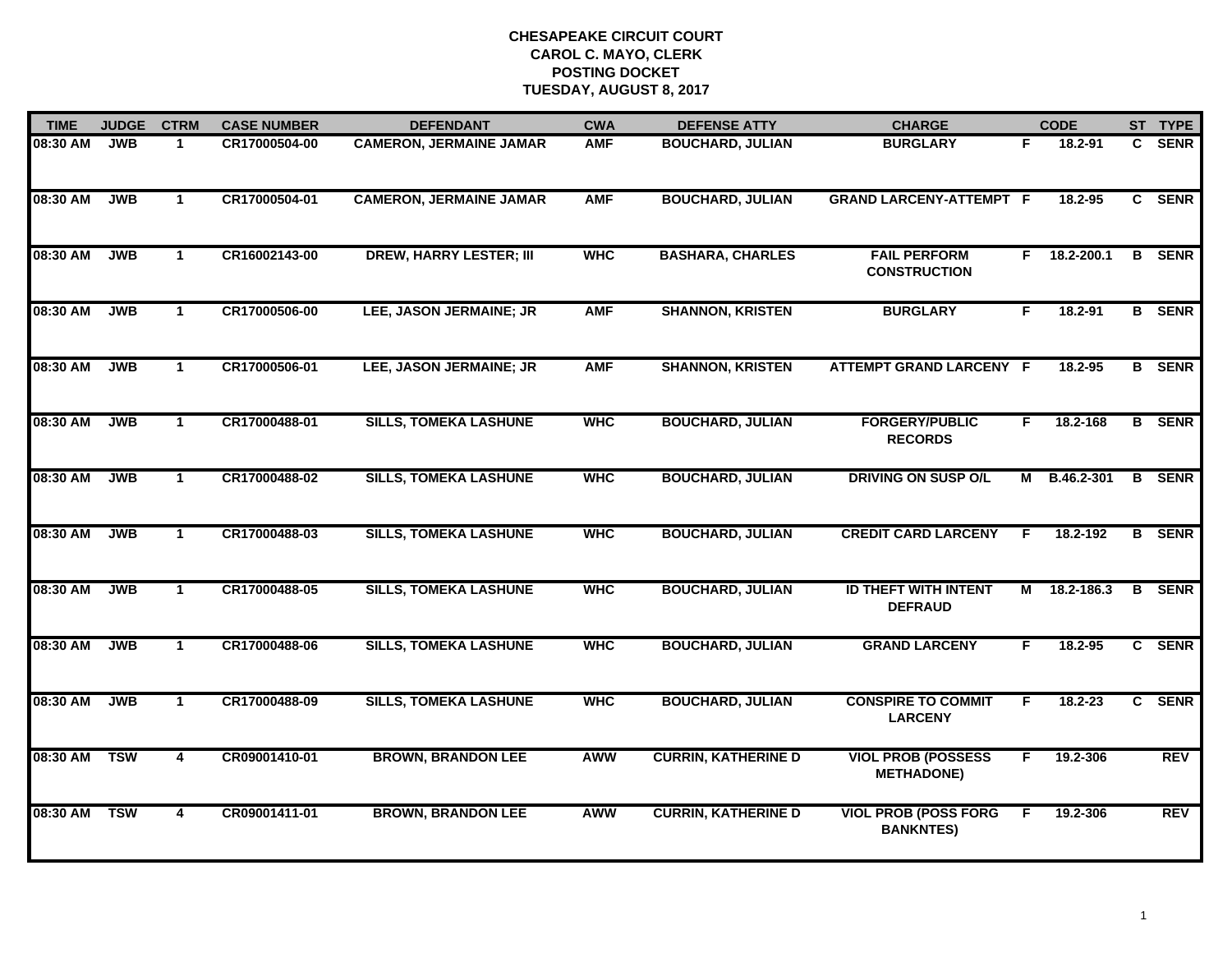| <b>TIME</b>  | <b>JUDGE</b> | <b>CTRM</b>             | <b>CASE NUMBER</b> | <b>DEFENDANT</b>                | <b>CWA</b> | <b>DEFENSE ATTY</b>        | <b>CHARGE</b>                                    |           | <b>CODE</b>  |                | ST TYPE       |
|--------------|--------------|-------------------------|--------------------|---------------------------------|------------|----------------------------|--------------------------------------------------|-----------|--------------|----------------|---------------|
| 08:30 AM     | <b>TSW</b>   | 4                       | CR09001412-01      | <b>BROWN, BRANDON LEE</b>       | <b>AWW</b> | <b>CURRIN, KATHERINE D</b> | <b>VIOL PROB (FORGED BANK F</b><br><b>NOTES)</b> |           | 19.2-306     |                | <b>REV</b>    |
| 08:30 AM     | <b>TSW</b>   | $\overline{4}$          | CR16002001-00      | <b>DEMAIO, ELAINA CREIGHTON</b> | <b>AWW</b> | <b>OLIVER, FLOYD</b>       | <b>POSSESS HEROIN</b>                            | F.        | 18.2-250     |                | <b>B</b> SENR |
| 08:30 AM     | <b>TSW</b>   | $\overline{\mathbf{4}}$ | CR16002001-01      | <b>DEMAIO, ELAINA CREIGHTON</b> | <b>AWW</b> | <b>OLIVER, FLOYD</b>       | POSSESS PHENOBARBITAL M                          |           | 18.2-250     |                | <b>B</b> SENR |
| 08:30 AM     | <b>TSW</b>   | 4                       | CR15002201-00      | <b>KEELING, JAVON ARCHILLES</b> | <b>AWW</b> | Jones, David L             | <b>POSSESS HEROIN</b>                            | F.        | 18.2-250     | в              | <b>DD</b>     |
| 08:30 AM     | <b>TSW</b>   | 4                       | CR15002201-00      | <b>KEELING, JAVON ARCHILLES</b> | <b>AWW</b> | Jones, David L             | <b>POSSESS HEROIN</b>                            | F.        | 18.2-250     | в              | cc            |
| 08:30 AM TSW |              | 4                       | CR16002076-00      | <b>ROGERS, ANGELO</b>           | <b>BKF</b> | <b>CURRIN, KATHERINE</b>   | <b>HABITUAL OFFENDER 2ND</b><br><b>OFF</b>       | $\vec{F}$ | B.46.2-357   | B              | <b>UA</b>     |
| 08:30 AM     | <b>TSW</b>   | 4                       | CR16002134-00      | <b>WILLIAMS, LEANDER LEE</b>    | <b>AWW</b> | Hamlet, BENJAMIN E         | <b>POSSESS COCAINE</b>                           | F.        | 18.2-250     |                | <b>B</b> SENR |
| 08:30 AM     | <b>TSW</b>   | 4                       | CR16002134-01      | <b>WILLIAMS, LEANDER LEE</b>    | <b>AWW</b> | Hamlet, BENJAMIN E         | <b>SUSP OL 3RD OFFENSE</b>                       |           | M B.46.2-301 | B              | <b>SENR</b>   |
| 08:30 AM     | <b>RDS</b>   | 6                       | CR10002052-03      | <b>BENSON, CARLUS BENSON</b>    | <b>KAM</b> | Spencer, Jo Anne           | <b>VIOL GOOD BEHAV ON FEL</b><br><b>OFF</b>      | - F       | 19.2-306     | S              | <b>REV</b>    |
| 08:30 AM     | <b>RDS</b>   | 6                       | CR10002052-04      | <b>BENSON, CARLUS BENSON</b>    | <b>KAM</b> | Spencer, Jo Anne           | <b>FTA-UA HEARING</b>                            | М         | 18.2-456     | C              | <b>REV</b>    |
| 08:30 AM     | <b>RDS</b>   | 6                       | CR10002052-02      | <b>BENSON, CARLUS RENATO</b>    | <b>KAM</b> | Spencer, Jo Anne           | VIOL GOOD BEHAV ON FEL F<br><b>OFF</b>           |           | 19.2-306     | s              | <b>REV</b>    |
| 08:30 AM     | <b>RDS</b>   | 6                       | CR15000089-01      | <b>FOUNTAIN, CRYSTAL RENEE</b>  | <b>ASA</b> | <b>CURRIN, KATHERINE D</b> | <b>VIOL PROB(POSS HEROIN)</b>                    | F.        | 19.2-306     | $\overline{c}$ | <b>REV</b>    |
| 08:30 AM     | <b>RDS</b>   | 6                       | CR17000391-00      | <b>FOUNTAIN, CRYSTAL RENEE</b>  | <b>ASA</b> | Jones, David L.            | <b>POSSES FENTANYL SCH II F</b>                  |           | 18.2-250     | $\mathbf{c}$   | <b>SENR</b>   |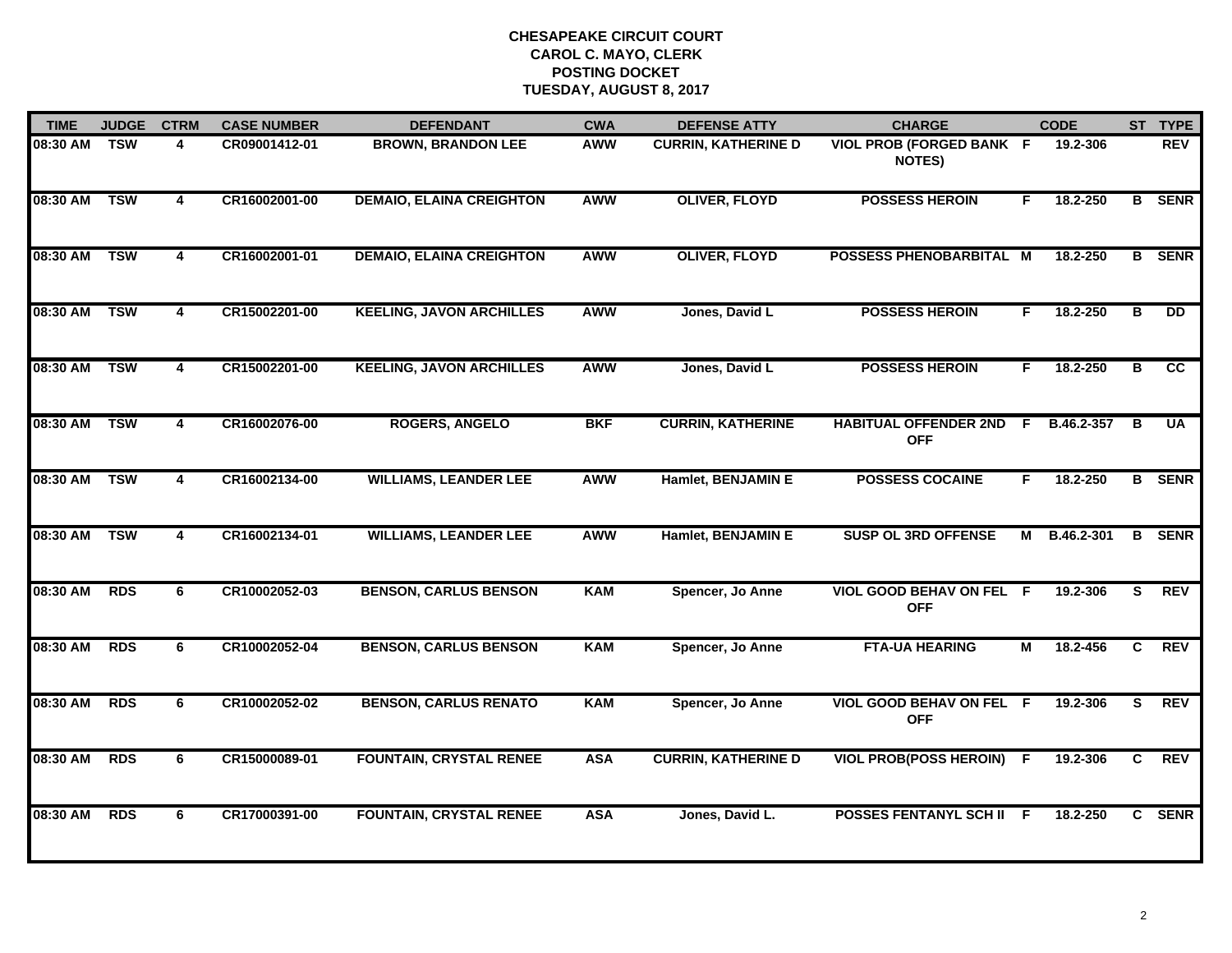| <b>TIME</b>  | <b>JUDGE</b> | <b>CTRM</b>    | <b>CASE NUMBER</b> | <b>DEFENDANT</b>                | <b>CWA</b> | <b>DEFENSE ATTY</b>       | <b>CHARGE</b>                               |     | <b>CODE</b>      |                         | ST TYPE    |
|--------------|--------------|----------------|--------------------|---------------------------------|------------|---------------------------|---------------------------------------------|-----|------------------|-------------------------|------------|
| 08:30 AM     | <b>RDS</b>   | 6              | CR05000313-01      | <b>OWENS, JASON ALLEN</b>       | <b>BKF</b> | JONES, M COLSTON          | <b>VIOL PROBATION ON FEL</b><br><b>OFF</b>  | - F | 19.2-306         | C                       | <b>REV</b> |
| 08:30 AM     | <b>RDS</b>   | 6              | CR05000314-01      | <b>OWENS, JASON ALLEN</b>       | <b>BKF</b> | <b>JONES, M COLSTON</b>   | <b>VIOL PROBATION ON FEL</b><br><b>OFF</b>  | - F | 19.2-306         | C                       | <b>REV</b> |
| 09:30 AM     | <b>TSW</b>   | $\overline{2}$ | CR17001411-00      | <b>CAFFEE, JOSEPH EDWARD</b>    |            | <b>BOSLEY, CORIE</b>      | <b>DUI 2ND</b>                              |     | M B.18.2-266     | B                       | <b>TBS</b> |
| 09:30 AM     | <b>TSW</b>   | $\mathbf{2}$   | CR17001411-01      | <b>CAFFEE, JOSEPH EDWARD</b>    |            | <b>BOSLEY, CORIE</b>      | <b>REFUSE BLOOD/BREATH</b><br><b>TEST</b>   |     | M A.18.2-268.3 B |                         | <b>TBS</b> |
| 09:30 AM     | <b>TSW</b>   | $\mathbf{2}$   | CR17001411-02      | <b>CAFFEE, JOSEPH EDWARD</b>    |            | <b>BOSLEY, CORIE</b>      | <b>FAIL TO OBTAIN</b><br><b>REGIS/TITLE</b> |     | 46.2-600         | S                       | <b>TBS</b> |
| 09:30 AM TSW |              | $\mathbf{2}$   | CR17001411-03      | <b>CAFFEE, JOSEPH EDWARD</b>    |            | <b>BOSLEY, CORIE</b>      | FICTITIOUS REGISTRATION M                   |     | 46.2-613         | $\overline{\mathbf{s}}$ | <b>TBS</b> |
| 09:30 AM TSW |              | $2^{\circ}$    | CR17001411-04      | <b>CAFFEE, JOSEPH EDWARD</b>    |            | <b>BOSLEY, CORIE</b>      | <b>DEFECTIVE EQUIPMENT</b>                  |     | 46.2-1003        | $\overline{s}$          | <b>TBS</b> |
| 09:30 AM TSW |              | $\overline{2}$ | CR17001411-05      | <b>CAFFEE, JOSEPH EDWARD</b>    |            | <b>BOSLEY, CORIE</b>      | <b>ILLEGAL INSPECTION</b><br><b>STICKER</b> | M   | 46.2-1173        | <b>S</b>                | <b>TBS</b> |
| 09:30 AM TSW |              | $\mathbf{2}$   | CR15000735-02      | <b>DAVIS, JOSHUA XAVIER</b>     |            |                           | <b>PROB VIOL (STAT</b><br><b>BURGLARY)</b>  | F   | 19.2-306         |                         | C ADAT     |
| 09:30 AM     | <b>TSW</b>   | $\mathbf{2}$   | CR15000735-03      | <b>DAVIS, JOSHUA XAVIER</b>     |            |                           | <b>PROB VIOL (GRAND</b><br><b>LARCENY)</b>  | F.  | 19.2-306         |                         | C ADAT     |
| 09:30 AM TSW |              | $\mathbf{2}$   | CR15000768-04      | <b>DAVIS, JOSHUA XAVIER</b>     |            |                           | <b>PROB VIOL (GRAND</b><br><b>LARCENY)</b>  | F.  | 19.2-306         |                         | C ADAT     |
| 09:30 AM     | <b>TSW</b>   | $\overline{2}$ | CR15000768-05      | <b>DAVIS, JOSHUA XAVIER</b>     |            |                           | PROB VIOL(LARC W/ INT TO F<br>SELL)         |     | 19.2-306         |                         | C ADAT     |
| 09:30 AM     | <b>TSW</b>   | $\overline{2}$ | CR17001410-00      | <b>DOGGETT, DONIQUA KETRICE</b> |            | <b>FLANDERS, JOSHUA B</b> | <b>POSSESS PRESCIPTION</b>                  | м   | 18.2-250         | S.                      | <b>TBS</b> |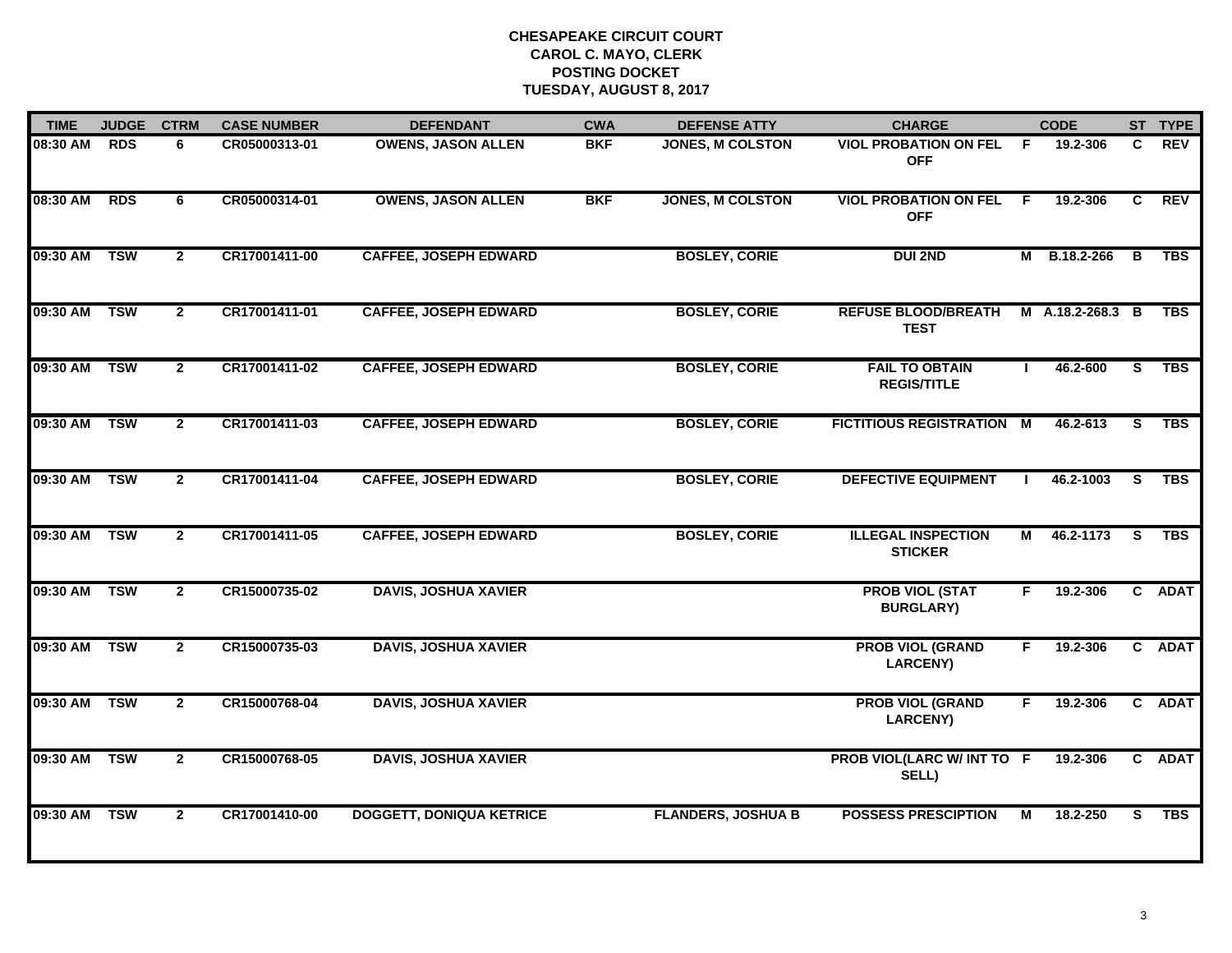| <b>TIME</b>  | <b>JUDGE</b>            | <b>CTRM</b>    | <b>CASE NUMBER</b> | <b>DEFENDANT</b>              | <b>CWA</b> | <b>DEFENSE ATTY</b>     | <b>CHARGE</b>                              |                | <b>CODE</b>    |    | ST TYPE       |
|--------------|-------------------------|----------------|--------------------|-------------------------------|------------|-------------------------|--------------------------------------------|----------------|----------------|----|---------------|
| 09:30 AM     | <b>TSW</b>              | $\mathbf{2}$   | CR17001441-00      | <b>KITT, JULIAN STEVE</b>     |            | <b>BROWN, CURTIS</b>    | <b>INTENTIONAL DAMAGE</b>                  | М              | 18.2-137       |    | <b>B</b> ADAT |
| 09:30 AM     | $\overline{\text{TSW}}$ | $\overline{2}$ | CR13002220-02      | <b>MILLER, SHAKEYA SHANAE</b> |            |                         | <b>VIOL PROBATION ON FEL</b><br><b>OFF</b> | -F             | 19.2-306       |    | C ADAT        |
| 09:30 AM     | <b>TSW</b>              | $\overline{2}$ | CR17001431-00      | RIDDICK, CHAMEKA TABITHA      |            | <b>MUSSONI, ERIK</b>    | FTA GDC 9/30/15                            | $\blacksquare$ | 18.2-456       | в  | <b>TBS</b>    |
| 09:30 AM     | <b>TSW</b>              | $\overline{2}$ | CR17001431-01      | RIDDICK, CHAMEKA TABITHA      |            | <b>MUSSONI, ERIK</b>    | FTA GDC 2/24/16                            | М              | 18.2-456       | B  | <b>TBS</b>    |
| 09:30 AM     | <b>TSW</b>              | $\mathbf{2}$   | CR14001468-02      | <b>SAWYER, BRANDON GRANT</b>  |            |                         | PROB VIOL(ELUDE POLICE F<br>OFFCR)         |                | 19.2-306       |    | C ADAT        |
| 09:30 AM     | <b>TSW</b>              | $\mathbf{2}$   | CR17001387-00      | <b>SWIFT, ISAIAH E</b>        |            |                         | POSSESS MARIJUANA, 1ST M<br><b>OFF</b>     |                | 18.2-250.1     | S. | <b>ADAT</b>   |
| 09:30 AM     | <b>TSW</b>              | $\overline{2}$ | CR13001123-03      | <b>VITEK, BRENDAN MICHAEL</b> |            |                         | <b>PROB VIOL (DUI: 3RD</b><br>OFFENSE)     | F.             | 19.2-306       |    | C ADAT        |
| 09:30 AM     | <b>TSW</b>              | $\mathbf{2}$   | CR13001123-04      | <b>VITEK, BRENDAN MICHAEL</b> |            |                         | PB VIOL(DRIV W/ REV'D<br>LIC:DUI)          | F.             | 19.2-306       |    | C ADAT        |
| 09:30 AM     | <b>TSW</b>              | $\mathbf{2}$   | CR14000208-03      | <b>WHITING, JAMES ANDREW</b>  |            |                         | <b>VIOL PROBATION ON FEL</b><br><b>OFF</b> | F.             | 19.2-306       |    | C ADAT        |
| 09:30 AM TSW |                         | $\overline{2}$ | CR17001388-00      | <b>WILLIAMS, JESSICA LEE</b>  |            |                         | <b>NO DRIVERS LICENSE (ACC) M</b>          |                | 46.2-300       |    | S ADAT        |
| 10:00 AM     | JWB                     | $\mathbf{1}$   | CR17001259-00      | <b>ALEXANDER, JAMES; III</b>  | <b>BKF</b> | <b>SHEPPARD, THOMAS</b> | <b>ID THEFT</b>                            |                | $F$ 18.2-186.3 |    | C PLEA        |
| 10:00 AM     | <b>JWB</b>              | $\mathbf{1}$   | CR17001259-01      | <b>ALEXANDER, JAMES; III</b>  | <b>BKF</b> | <b>SHEPPARD, THOMAS</b> | <b>CREDIT CARD THEFT</b>                   | F              | 18.2-192       |    | C PLEA        |
| 10:00 AM     | <b>JWB</b>              | $\mathbf 1$    | CR17001259-02      | <b>ALEXANDER, JAMES; III</b>  | <b>BKF</b> | <b>SHEPPARD, THOMAS</b> | <b>CREDIT CARD FRAUD</b>                   | F              | 18.2-195       |    | C PLEA        |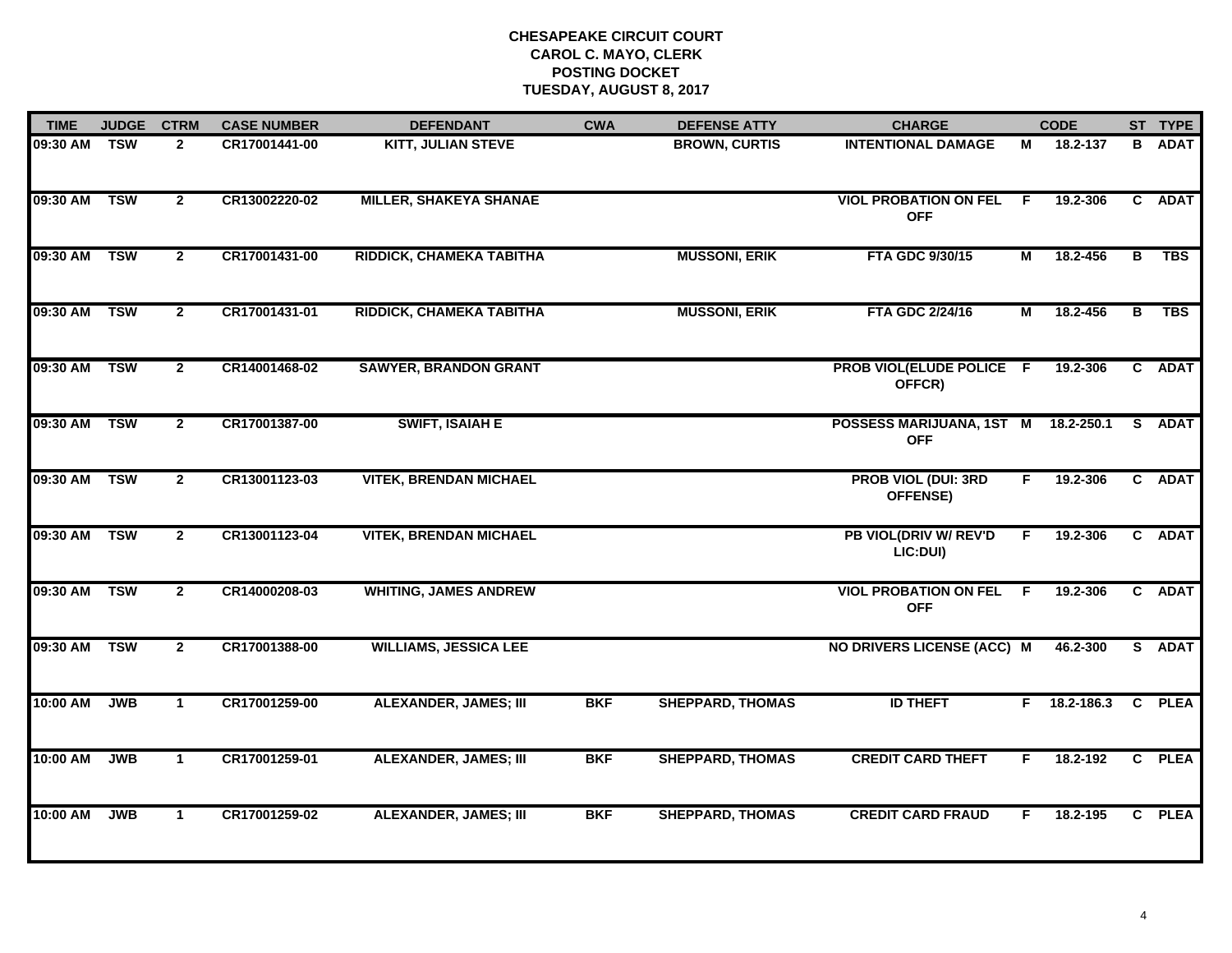| <b>TIME</b> | <b>JUDGE</b> | <b>CTRM</b>          | <b>CASE NUMBER</b> | <b>DEFENDANT</b>                   | <b>CWA</b> | <b>DEFENSE ATTY</b>        | <b>CHARGE</b>                                   |              | <b>CODE</b> |    | ST TYPE       |
|-------------|--------------|----------------------|--------------------|------------------------------------|------------|----------------------------|-------------------------------------------------|--------------|-------------|----|---------------|
| 10:00 AM    | <b>JWB</b>   | $\mathbf{1}$         | CR16002138-00      | <b>BAKER, JAMES; JR</b>            | <b>AEP</b> | <b>PASS, STEPHANIE</b>     | PWID METHAMPHETAMINE F                          |              | 18.2-248    | C  | <b>MOT</b>    |
| 10:00 AM    | <b>JWB</b>   | $\mathbf{1}$         | CR10000597-08      | <b>CHRISTIE, MICHAEL ANTONIO</b>   | <b>ASA</b> | <b>CROOK, HEATHER</b>      | <b>VIOL SUSP SENT (FORGERY) F</b>               |              | 19.2-306    |    | C BOND        |
| 10:00 AM    | <b>JWB</b>   | $\mathbf{1}$         | CR10000597-09      | <b>CHRISTIE, MICHAEL ANTONIO</b>   | <b>ASA</b> | <b>CROOK, HEATHER</b>      | <b>VIOL SUSP SNT(UTTR</b><br><b>FORGD CHCK)</b> | F.           | 19.2-306    |    | C BOND        |
| 10:00 AM    | <b>JWB</b>   | 1                    | CR10000597-10      | <b>CHRISTIE, MICHAEL ANTONIO</b>   | <b>ASA</b> | <b>CROOK, HEATHER</b>      | <b>VIOL SUSP SNT(OBT MNY</b><br>FAL PRT)        | F            | 19.2-306    |    | C BOND        |
| 10:00 AM    | <b>JWB</b>   | $\mathbf{1}$         | CR17001009-00      | <b>CUNNINGHAM, CALVIN WAYNE</b>    | <b>PLS</b> | Jones, David L.            | <b>GRAND LARCENY</b>                            | F.           | 18.2-95     |    | <b>B</b> PLEA |
| 10:00 AM    | <b>JWB</b>   | $\mathbf 1$          | CR17001009-01      | <b>CUNNINGHAM, CALVIN WAYNE</b>    | <b>PLS</b> | Jones, David L.            | <b>POSSESS BURGLARIOUS</b><br><b>TOOLS</b>      | -F.          | 18.2-94     |    | <b>B</b> PLEA |
| 10:00 AM    | <b>JWB</b>   | $\mathbf{1}$         | CR17001482-00      | <b>GILLIAM, DANIEL LEE</b>         | <b>BEC</b> | NICHOLAS, LESLEE           | <b>BOND APPEAL</b>                              | $\mathbf{o}$ | 19.2-124    |    | C BOND        |
| 10:00 AM    | <b>JWB</b>   | $\mathbf 1$          | CR16002039-00      | <b>GORHAM, JOE SPENCER</b>         | <b>ASA</b> | Levin, John D.             | <b>POSSESS HEROIN</b>                           | F.           | 18.2-250    | в  | <b>SUP</b>    |
| 10:00 AM    | <b>JWB</b>   | $\mathbf{1}$         | CR17001481-00      | <b>HOLT, JAMES EDWARD</b>          | <b>BEC</b> | <b>WENTWORTH, RACHEL E</b> | <b>BOND APPEAL</b>                              | $\mathbf{o}$ | 19.2-124    |    | C BOND        |
| 10:00 AM    | <b>JWB</b>   | $\mathbf{1}$         | CR17001454-00      | <b>MULLINS, SAMANTHA ELIZABETH</b> | <b>ASA</b> | Frazier, Reginald B.; Sr.  | <b>BOND APPEAL</b>                              | $\mathbf{o}$ | 19.2-124    |    | C BOND        |
| 10:00 AM    | <b>JWB</b>   | $\mathbf{1}$         | CR17001525-00      | <b>RHYNE, JOSHUA WAYNE</b>         | <b>BEC</b> | NICHOLAS, LESLEE           | <b>BOND APPEAL</b>                              | $\mathbf{o}$ | 19.2-124    |    | C BOND        |
| 10:00 AM    | <b>JWB</b>   | $\mathbf{1}$         | CR17000662-00      | <b>SIMPSON, TAMEKA NICKOLE</b>     | <b>ASA</b> | <b>OLIVER, FLOYD</b>       | SHOPLIFT CONCEAL GOODS F                        |              | 18.2-104    |    | C TRYL        |
| 10:00 AM    | <b>JWB</b>   | $\blacktriangleleft$ | CR17000662-01      | <b>SIMPSON, TAMEKA NICKOLE</b>     | <b>ASA</b> | <b>OLIVER, FLOYD</b>       | <b>PRESCRIPTION FRAUD</b>                       | F            | 18.2-258.1  | C. | <b>TRYL</b>   |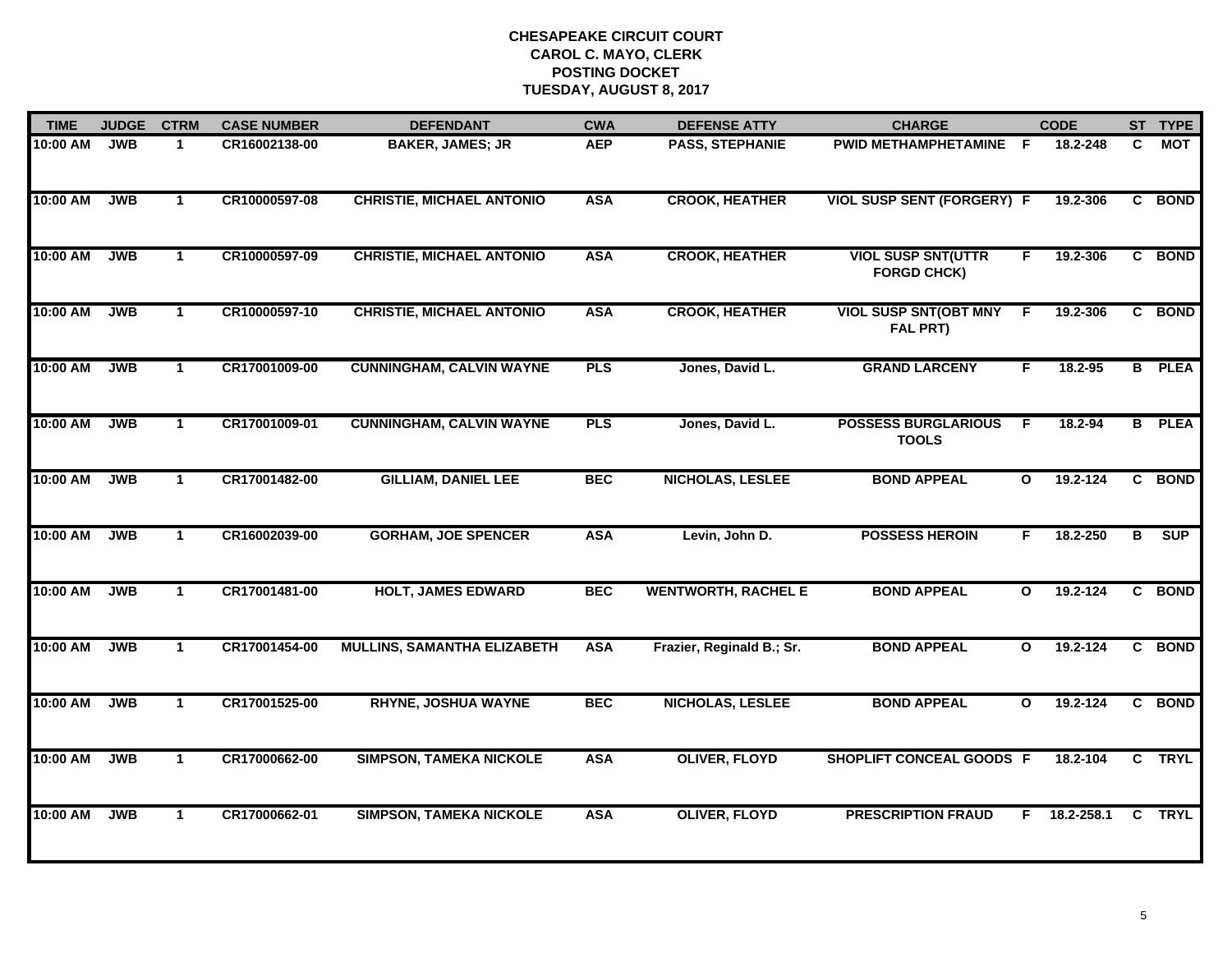| <b>TIME</b>  | <b>JUDGE</b> | <b>CTRM</b>             | <b>CASE NUMBER</b> | <b>DEFENDANT</b>               | <b>CWA</b> | <b>DEFENSE ATTY</b>        | <b>CHARGE</b>                                     |              | <b>CODE</b> |                | ST TYPE       |
|--------------|--------------|-------------------------|--------------------|--------------------------------|------------|----------------------------|---------------------------------------------------|--------------|-------------|----------------|---------------|
| 10:00 AM     | <b>JWB</b>   | $\mathbf{1}$            | CR17000662-02      | <b>SIMPSON, TAMEKA NICKOLE</b> | <b>ASA</b> | <b>OLIVER, FLOYD</b>       | <b>POSSESS OXYCODONE</b>                          | F.           | 18.2-250    |                | C TRYL        |
| 10:00 AM     | JWB          | $\mathbf{1}$            | CR17000662-03      | <b>SIMPSON, TAMEKA NICKOLE</b> | <b>ASA</b> | <b>OLIVER, FLOYD</b>       | <b>UTTER FORGED</b><br><b>PRESCRIPTION</b>        | F.           | 18.2-172    | $\overline{c}$ | <b>TRYL</b>   |
| 10:00 AM     | <b>JWB</b>   | $\mathbf 1$             | CR04A00866-01      | <b>WILLIAMS, SHERI LYNN</b>    | <b>BKF</b> | <b>FRAZIER, REGINALD B</b> | <b>PROB VIOL (GRAND</b><br><b>LARCENY)</b>        | F.           | 19.2-306    |                | C BOND        |
| 10:00 AM     | <b>JWB</b>   | $\blacktriangleleft$    | CR08004784-01      | <b>WILLIAMS, SHERI LYNN</b>    | <b>BKF</b> | <b>FRAZIER, REGINALD B</b> | <b>PROB VIOL (POSSESS</b><br><b>HEROIN)</b>       | F.           | 19.2-306    |                | C BOND        |
| 10:00 AM     | <b>TSW</b>   | $\overline{4}$          | CR17000991-00      | <b>BAILEY, TYRONE LEE</b>      | <b>BW</b>  | <b>DUNNIGAN, BRIAN T</b>   | DRIVING; HABITUAL OFF 2+ F<br><b>OFF</b>          |              | B.46.2-357  | B              | <b>TRYL</b>   |
| 10:00 AM     | <b>TSW</b>   | $\overline{4}$          | CR17001428-00      | <b>CUFFEE, JUAN MARCHAIL</b>   | <b>KS</b>  | <b>BOUCHARD, JULIAN</b>    | <b>BOND APPEAL</b>                                | $\mathbf{o}$ | 19.2-124    |                | C BOND        |
| 10:00 AM     | <b>TSW</b>   | $\overline{\mathbf{4}}$ | CR13002493-01      | <b>DARDEN, DWAYNE BERNARD</b>  | <b>AWW</b> | <b>FRAZIER, REGINALD B</b> | <b>PROB VIOL (GRAND</b><br><b>LARCENY)</b>        | F.           | 19.2-306    |                | C BOND        |
| 10:00 AM     | <b>TSW</b>   | 4                       | CR17001374-00      | DAY, DEJUAN TERRELL            | <b>AMF</b> | <b>WOOD, SHELLY F</b>      | <b>ROBBERY</b>                                    | F.           | 18.2-58     |                | C TRYL        |
| 10:00 AM TSW |              | 4                       | CR17000669-00      | <b>DUPREE, ADANTE LESHAUN</b>  | <b>WHC</b> | Jones, David L.            | <b>FORGE A CHECK</b>                              | F.           | 18.2-172    |                | C TRYL        |
| 10:00 AM TSW |              | 4                       | CR17000669-01      | <b>DUPREE, ADANTE LESHAUN</b>  | <b>WHC</b> | Jones, David L.            | <b>UTTER FORGED CHECK</b>                         | F.           | 18.2-172    |                | C TRYL        |
| 10:00 AM     | <b>TSW</b>   | $\overline{\mathbf{4}}$ | CR17000669-02      | <b>DUPREE, ADANTE LESHAUN</b>  | <b>WHC</b> | Jones, David L.            | <b>OBTAIN MONEY BY FALSE F</b><br><b>PRETENSE</b> |              | 18.2-178    |                | C TRYL        |
| 10:00 AM     | <b>TSW</b>   | 4                       | CR17001302-00      | <b>FORTE, ERIC DOUGLAS</b>     | <b>BW</b>  | <b>FLANDERS, JOSHUA B</b>  | <b>GRAND LARCENY</b>                              | F.           | 18.2-95     |                | <b>B</b> PLEA |
| 10:00 AM     | <b>TSW</b>   | 4                       | CR17001302-00      | <b>FORTE, ERIC DOUGLAS</b>     | <b>BW</b>  | <b>FLANDERS, JOSHUA B</b>  | <b>GRAND LARCENY</b>                              | F            | $18.2 - 95$ |                | <b>B</b> BOND |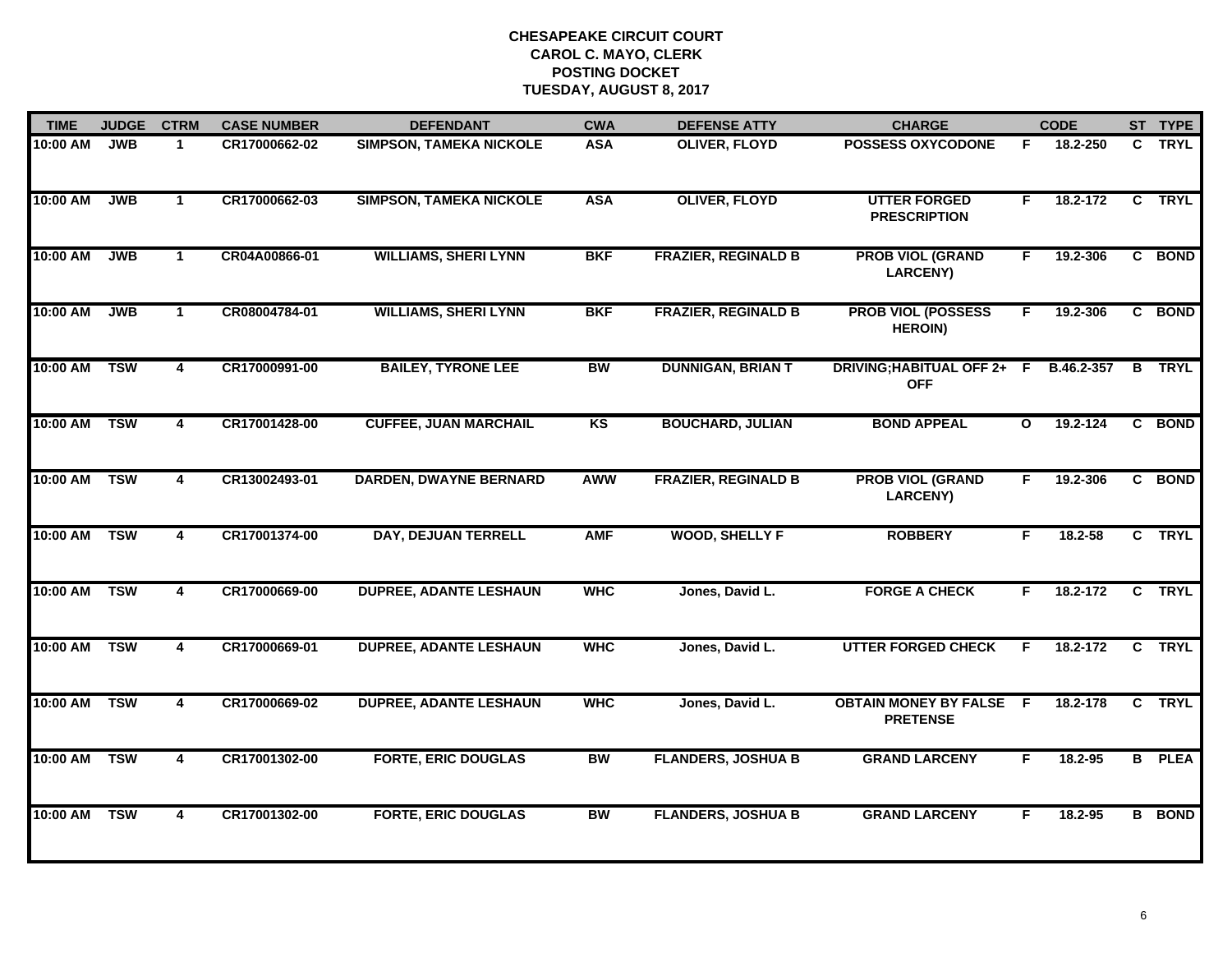| <b>TIME</b> | <b>JUDGE</b> | <b>CTRM</b> | <b>CASE NUMBER</b> | <b>DEFENDANT</b>                   | <b>CWA</b> | <b>DEFENSE ATTY</b>           | <b>CHARGE</b>                                            |    | <b>CODE</b>      |                         | ST TYPE       |
|-------------|--------------|-------------|--------------------|------------------------------------|------------|-------------------------------|----------------------------------------------------------|----|------------------|-------------------------|---------------|
| 10:00 AM    | <b>TSW</b>   | 4           | CR17001302-01      | <b>FORTE, ERIC DOUGLAS</b>         | <b>BW</b>  | <b>FLANDERS, JOSHUA B</b>     | <b>LARCENY W/INTENT TO</b><br><b>SELL</b>                |    | F 18.2-108.01    | в                       | <b>PLEA</b>   |
| 10:00 AM    | <b>TSW</b>   | 4           | CR17001302-01      | <b>FORTE, ERIC DOUGLAS</b>         | <b>BW</b>  | <b>FLANDERS, JOSHUA B</b>     | <b>LARCENY W/INTENT TO</b><br><b>SELL</b>                |    | F 18.2-108.01    | $\overline{\mathbf{B}}$ | <b>BOND</b>   |
| 10:00 AM    | <b>TSW</b>   | 4           | CR17001302-02      | <b>FORTE, ERIC DOUGLAS</b>         | <b>BW</b>  | <b>BOSLEY, CORIE</b>          | CAPIAS; FTA GDC 6/2/16                                   | М  | 18.2-456         | $\overline{B}$          | <b>PLEA</b>   |
| 10:00 AM    | <b>TSW</b>   | 4           | CR17001302-02      | <b>FORTE, ERIC DOUGLAS</b>         | BW         | <b>BOSLEY, CORIE</b>          | CAPIAS; FTA GDC 6/2/16                                   | М  | 18.2-456         |                         | <b>B</b> BOND |
| 10:00 AM    | <b>TSW</b>   | 4           | CR17001011-00      | <b>HARDIN, MARCUS LEWAYNE</b>      | <b>AWW</b> | Givando, Stephen P.           | DWI, 3RD W/IN 10 YRS                                     |    | $F$ C.18.2-266   | C.                      | <b>PLEA</b>   |
| 10:00 AM    | <b>TSW</b>   | 4           | CR17001011-01      | <b>HARDIN, MARCUS LEWAYNE</b>      | <b>AWW</b> | Givando, Stephen P.           | <b>REFUSE BLOOD/BREATH,</b><br>2ND OFF                   |    | M A.18.2-268.3 C |                         | <b>PLEA</b>   |
| 10:00 AM    | <b>TSW</b>   | 4           | CR17000515-00      | <b>NIXON, MICHAEL JERMAINE; SR</b> | <b>KAM</b> | <b>HOLDER, WILLIAM JOSHUA</b> | <b>FAIL TO REPORT SEX</b><br><b>OFFNDR 2ND</b>           |    | F 18.2-472.1     | B                       | <b>TRYL</b>   |
| 10:00 AM    | <b>TSW</b>   | 4           | CR17000515-01      | <b>NIXON, MICHAEL JERMAINE; SR</b> | <b>KAM</b> |                               | HOLDER, WILLIAM JOSHUA FAIL TO REGISTER SEX OFF F<br>2ND |    | 18.2-472.1       | B                       | <b>TRYL</b>   |
| 10:00 AM    | <b>TSW</b>   | 4           | CR17001159-00      | PERKINS, RODNEY CHRISTOPHER        | <b>AWW</b> | <b>ROBINSON, DAYMEN</b>       | <b>POSSESS COCAINE</b>                                   | F. | 18.2-250         | B                       | <b>TRYL</b>   |
| 10:00 AM    | <b>TSW</b>   | 4           | CR17001155-00      | <b>WILLIAMS, DAWN MICHELLE</b>     | <b>AWW</b> | <b>OLIVER, FLOYD</b>          | <b>POSSESS OXYCODONE</b>                                 | F  | 18.2-250         | $\mathbf{C}$            | <b>PLEA</b>   |
| 10:00 AM    | <b>RDS</b>   | 6           | CR16000241-01      | <b>HAYES, MELVIN</b>               | <b>DJW</b> | *SINGLETON, KENNETH R         | ABUSE CHILD, DISREGARD F 18.2-371.1<br><b>LIFE</b>       |    |                  | в                       | <b>JURY</b>   |
| 10:00 AM    | <b>RDS</b>   | 6           | CR17000622-00      | <b>HAYES, MELVIN</b>               | <b>DJW</b> | <b>SINGLETON, KENNETH R</b>   | <b>CRUELTY/INJURE CHILDREN F</b>                         |    | 40.1-103         | в                       | <b>JURY</b>   |